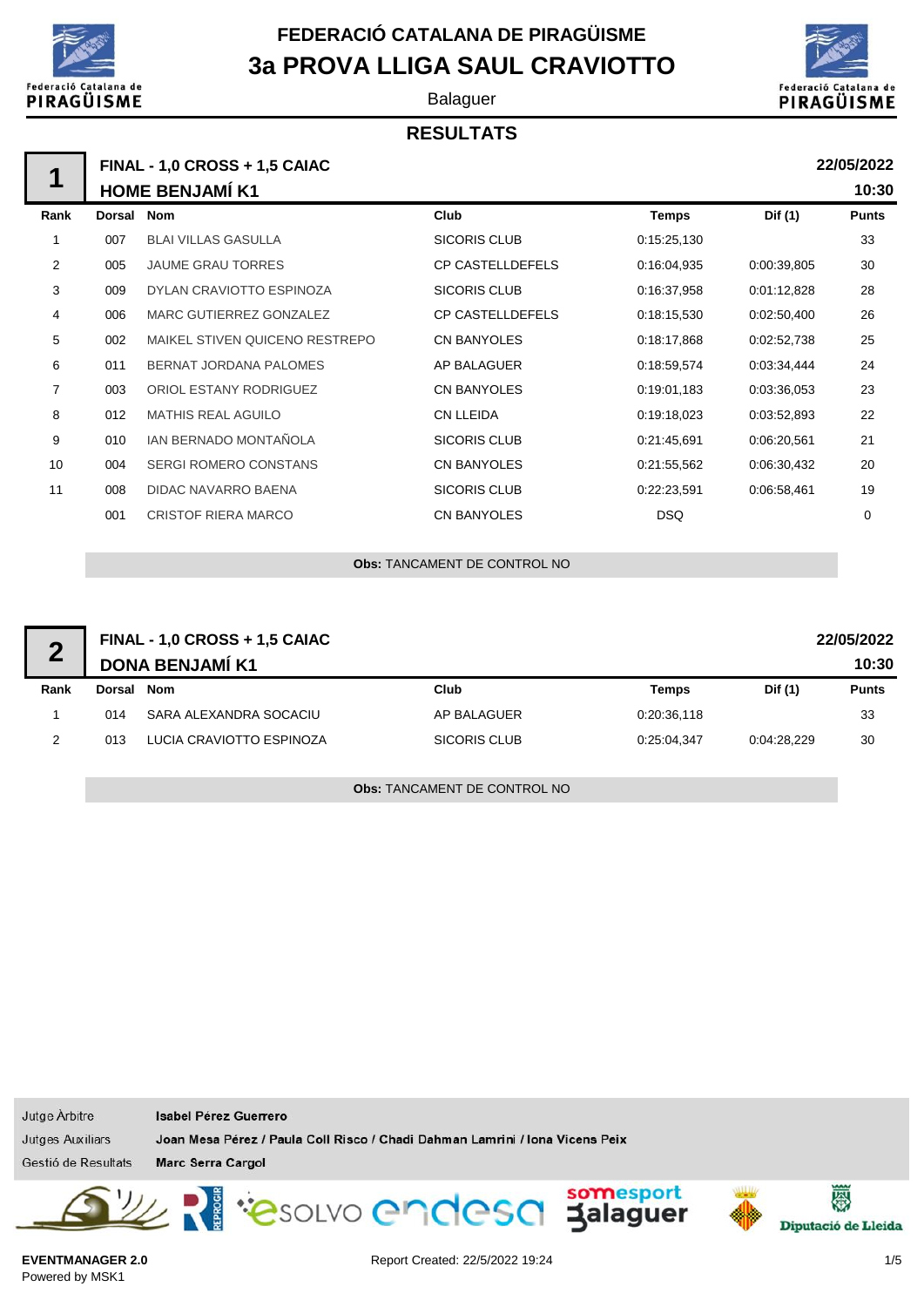

## **FEDERACIÓ CATALANA DE PIRAGÜISME 3a PROVA LLIGA SAUL CRAVIOTTO**

Balaguer





#### **1 3 FINAL - 1,0 CROSS + 1,5 CAIAC 22/05/2022 HOME ALEVÍ B K1 Rank Dorsal Nom Club Temps Dif (1) Punts** 1 021 ORIOL BOIX DELGADO CN BANYOLES 0:15:31,007 33 2 023 GERARD MARTIN MUÑOZ CP CASTELLDEFELS 0:16:30,829 0:00:59,822 30 3 026 MARTI ARCAYA CARBONES SICORIS CLUB 0:18:07,308 0:02:36,301 28 4 020 BENJAMIN CORDOVA POBLETE CN BANYOLES 0:19:06,837 0:03:35,830 26 5 025 MARKEL BALASTEGUI CANUT SICORIS CLUB 0:19:19,979 0:03:48,972 25 6 024 CESC AGUSTI DE LA CASA SICORIS CLUB 0:19:46,544 0:04:15,537 24 7 022 GABRIEL TEIGELL CATALAN CP CASTELLDEFELS 0:25:20,895 0:09:49,888 23 **22/05/2022 10:30**

**Obs:** TANCAMENT DE CONTROL NO

| $\overline{4}$ | <b>FINAL - 1,0 CROSS + 1,5 CAIAC</b><br><b>DONA ALEVÍ B K1</b> |                              |                         |             |             | 22/05/2022<br>10:30 |
|----------------|----------------------------------------------------------------|------------------------------|-------------------------|-------------|-------------|---------------------|
| Rank           | Dorsal Nom                                                     |                              | Club                    | Temps       | Dif (1)     | <b>Punts</b>        |
|                | 028                                                            | <b>CORAL SERRA SOLE</b>      | <b>CN BANYOLES</b>      | 0:15:05.192 |             | 33                  |
| 2              | 029                                                            | ONA JUAN DOMINGUEZ           | <b>CN BANYOLES</b>      | 0.19.11.781 | 0:03:40.774 | 30                  |
| 3              | 027                                                            | CLAUDIA CORNELLAS GARCIA     | <b>CN BANYOLES</b>      | 0.22:08.610 | 0.06:37.603 | 28                  |
|                | 030                                                            | <b>FABIOLA CASTILLO RUIZ</b> | <b>CP CASTELLDEFELS</b> | <b>DNS</b>  |             | $-12$               |
|                | 031                                                            | MACARENA CUSTODIO IMBERTI    | <b>CP CASTELLDEFELS</b> | <b>DNS</b>  |             | $-12$               |
|                |                                                                |                              |                         |             |             |                     |

**Obs:** TANCAMENT DE CONTROL NO

Jutge Arbitre Isabel Pérez Guerrero Joan Mesa Pérez / Paula Coll Risco / Chadi Dahman Lamrini / Iona Vicens Peix **Jutges Auxiliars** Gestió de Resultats Marc Serra Cargol PasoLVO Cndesa Jalaguer 图 Diputació de Lleida

**EVENTMANAGER 2.0** Powered by MSK1

Report Created: 22/5/2022 19:24 2012 2023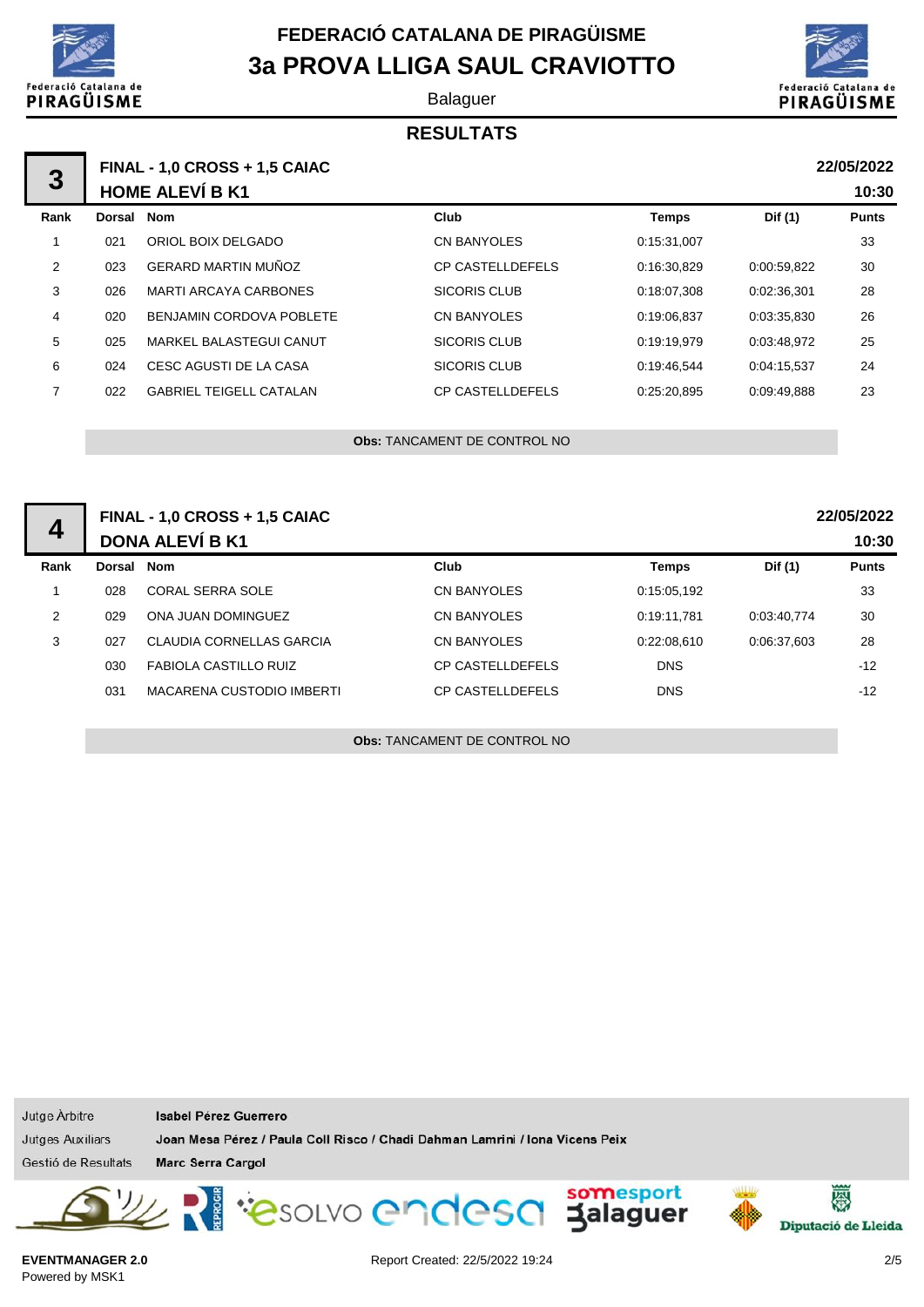

## **3a PROVA LLIGA SAUL CRAVIOTTO FEDERACIÓ CATALANA DE PIRAGÜISME**

Balaguer

### **RESULTATS**



**22/05/2022**

**22/05/2022**

**11:00**

**11:00**

| 5    | <b>FINAL - 1,0 CROSS + 1,5 CAIAC</b><br><b>HOME ALEVÍ A K1</b> |                               |  |  |
|------|----------------------------------------------------------------|-------------------------------|--|--|
| Rank | Dorsal Nom                                                     |                               |  |  |
| 1    | 044                                                            | FLOLGALL FNCH TARRADAS        |  |  |
| 2    | 045                                                            | <b>GENIS TARRADAS I MATEU</b> |  |  |
| 3    | 042                                                            | <b>BIEL GARCIA SARAROLS</b>   |  |  |
| 4    | 040                                                            | ANIOL BATCHELLI SANTIAGO      |  |  |
| Ε    | ∩⊿ହ                                                            | NII CEDDA CALA                |  |  |

| Rank           | Dorsal | <b>Nom</b>                    | Club                    | <b>Temps</b> | Dif (1)     | <b>Punts</b> |
|----------------|--------|-------------------------------|-------------------------|--------------|-------------|--------------|
|                | 044    | <b>ELOI GALLENCH TARRADAS</b> | <b>CN BANYOLES</b>      | 0:15:06.578  |             | 33           |
| $\overline{2}$ | 045    | <b>GENIS TARRADAS I MATEU</b> | CN BANYOLES             | 0:15:46,369  | 0:00:39,791 | 30           |
| 3              | 042    | <b>BIEL GARCIA SARAROLS</b>   | <b>CN BANYOLES</b>      | 0:15:50,807  | 0:00:44,229 | 28           |
| 4              | 040    | ANIOL BATCHELLI SANTIAGO      | CN BANYOLES             | 0:16:09.085  | 0:01:02,507 | 26           |
| 5              | 048    | <b>NIL SERRA SALA</b>         | CN BANYOLES             | 0:16:11,702  | 0.01:05,124 | 25           |
| 6              | 047    | <b>MARTI TRIAS FERRER</b>     | <b>CN BANYOLES</b>      | 0:16:25,464  | 0:01:18.886 | 24           |
| 7              | 053    | <b>IKER PEREZ GORDO</b>       | AP BALAGUER             | 0:16:40,253  | 0.01:33,675 | 23           |
| 8              | 046    | <b>MARTI OLIVA PALOMERAS</b>  | CN BANYOLES             | 0:17:33,506  | 0:02:26,928 | 22           |
| 9              | 050    | SERGI GUTIERREZ GONZALEZ      | <b>CP CASTELLDEFELS</b> | 0:17:39,076  | 0:02:32,498 | 21           |
| 10             | 051    | ALEX SOLE CRUZ                | <b>SICORIS CLUB</b>     | 0:18:23,405  | 0:03:16,827 | 20           |
| 11             | 052    | ARNAU JORDANA PALOMES         | AP BALAGUER             | 0:18:29,606  | 0:03:23,028 | 19           |
| 12             | 043    | <b>DANIEL KISELOV</b>         | CN BANYOLES             | 0:19:18,118  | 0:04:11.540 | 18           |
| 13             | 049    | TONI MACH I BAUS              | CN BANYOLES             | 0:20:33,182  | 0:05:26,604 | 17           |
| 14             | 041    | ARITZ GIMENEZ MARTIN          | <b>CN BANYOLES</b>      | 0:23:13,907  | 0:08:07.329 | 16           |
|                |        |                               |                         |              |             |              |

**Obs:** TANCAMENT DE CONTROL NO

| O | FINAL - 1,0 CROSS + 1,5 CAIAC<br><b>DONA ALEVÍ A K1</b> |                            |              |             |             |    |
|---|---------------------------------------------------------|----------------------------|--------------|-------------|-------------|----|
|   |                                                         |                            |              |             |             |    |
|   | 056                                                     | <b>ELSA SIMON BUSQUETS</b> | CN BANYOLES  | 0:16:31,676 |             | 33 |
|   | 059                                                     | MAR BUSQUETA PALMER        | SICORIS CLUB | 0:16:46,263 | 0:00:14.587 | 30 |
|   | 058                                                     | <b>XENIA RIERA PEREZ</b>   | CN BANYOLES  | 0:16:49.680 | 0:00:18.004 | 28 |

|   | 056 | <b>ELSA SIMON BUSQUETS</b> | CN BANYOLES  | 0:16:31,676 |             | 33 |
|---|-----|----------------------------|--------------|-------------|-------------|----|
| 2 | 059 | MAR BUSQUETA PALMER        | SICORIS CLUB | 0:16:46,263 | 0:00:14.587 | 30 |
| 3 | 058 | XENIA RIERA PEREZ          | CN BANYOLES  | 0:16:49,680 | 0:00:18.004 | 28 |
| 4 | 055 | CORA MUÑOZ LOPEZ           | CN BANYOLES  | 0:18:31,483 | 0:01:59.807 | 26 |
| 5 | 054 | AMAIA CANELA MARGARIT      | CN BANYOLES  | 0:19:34.046 | 0:03:02.370 | 25 |
| 6 | 057 | LEIA GARCIA TUOMINEN       | CN BANYOLES  | 0:19:59,467 | 0:03:27,791 | 24 |

**Obs:** TANCAMENT DE CONTROL NO

| Jutge Arbitre       | <b>Isabel Pérez Guerrero</b>                                                 |
|---------------------|------------------------------------------------------------------------------|
| Jutges Auxiliars    | Joan Mesa Pérez / Paula Coll Risco / Chadi Dahman Lamrini / Iona Vicens Peix |
| Gestió de Resultats | <b>Marc Serra Cargol</b>                                                     |



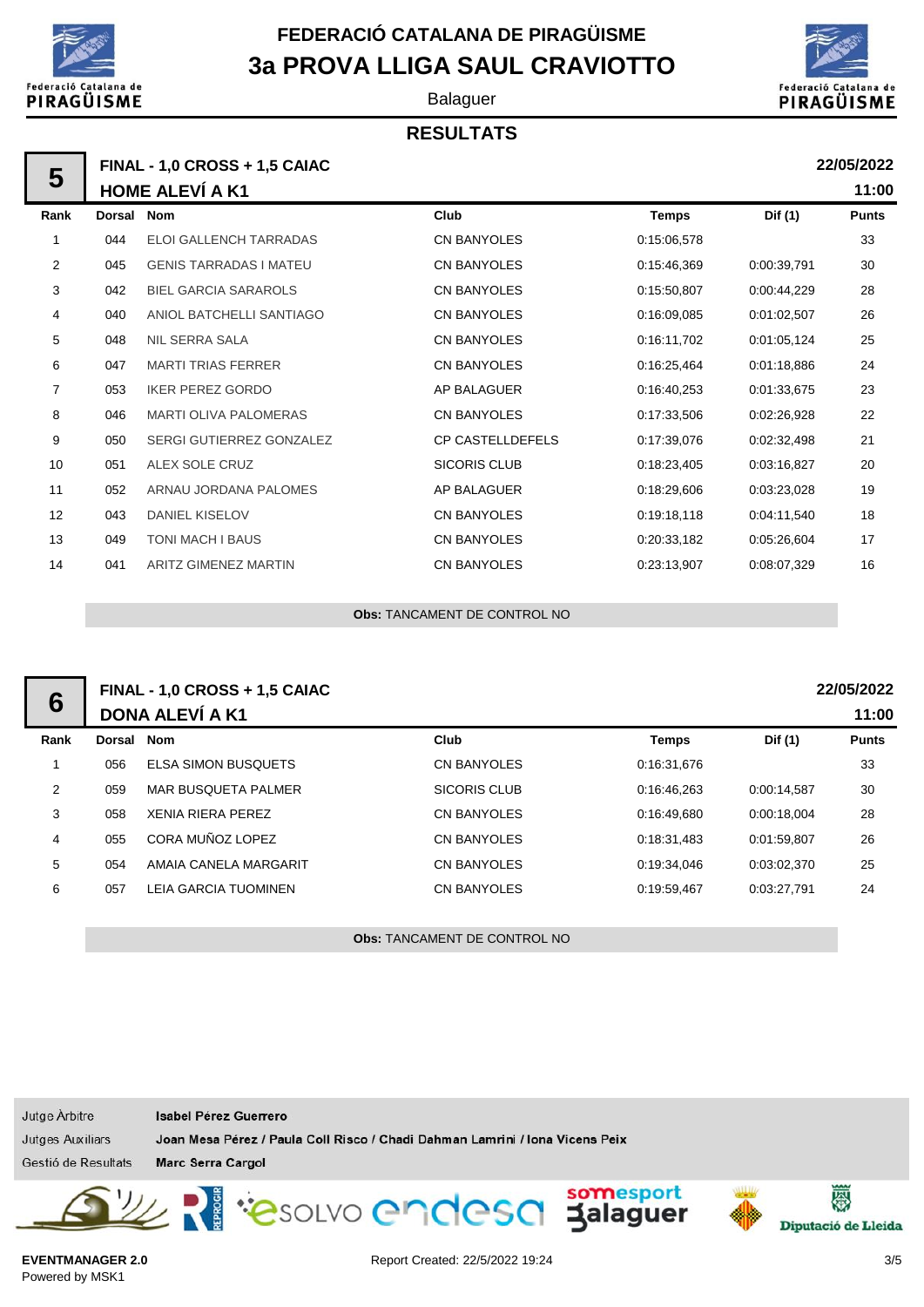

# **3a PROVA LLIGA SAUL CRAVIOTTO FEDERACIÓ CATALANA DE PIRAGÜISME**

Balaguer

### **RESULTATS**



**22/05/2022**

| <b>FINAL - 1,5 CROSS + 2,3 CAIAC</b> |
|--------------------------------------|
| <b>HOME INFANTIL B K1</b>            |
|                                      |

|      | <b>HOME INFANTIL B K1</b> |                                |                         |              |             |              |
|------|---------------------------|--------------------------------|-------------------------|--------------|-------------|--------------|
| Rank | <b>Dorsal</b>             | Nom                            | Club                    | <b>Temps</b> | Dif (1)     | <b>Punts</b> |
| 1    | 069                       | <b>POL GRAU TORRES</b>         | <b>CP CASTELLDEFELS</b> | 0:19:38,493  |             | 33           |
| 2    | 068                       | <b>UNAI GIMENEZ MARTIN</b>     | <b>CN BANYOLES</b>      | 0:20:17,788  | 0:00:39.295 | 30           |
| 3    | 067                       | PERE SERRA SOLE                | <b>CN BANYOLES</b>      | 0:20:45,117  | 0:01:06.624 | 28           |
| 4    | 061                       | DANIEL FONTBERNAT RIBA         | <b>CN BANYOLES</b>      | 0:21:16,743  | 0:01:38,250 | 26           |
| 5    | 066                       | <b>NASSIM LABJAOUI ABBID</b>   | <b>CN BANYOLES</b>      | 0:21:19,072  | 0:01:40,579 | 25           |
| 6    | 072                       | <b>IKER ZABALLOS LEON</b>      | <b>SICORIS CLUB</b>     | 0:21:58,776  | 0:02:20,283 | 24           |
| 7    | 062                       | <b>GERARD FERNANDEZ GARCIA</b> | <b>CN BANYOLES</b>      | 0:21:59,897  | 0:02:21,404 | 23           |
| 8    | 073                       | <b>QUIM ORONICH HERRERA</b>    | <b>SICORIS CLUB</b>     | 0:22:07,128  | 0:02:28,635 | 22           |
| 9    | 064                       | <b>MARC ROMERO CONSTANS</b>    | <b>CN BANYOLES</b>      | 0:22:40,566  | 0:03:02,073 | 21           |
| 10   | 063                       | <b>JOAN PERA TORAL</b>         | <b>CN BANYOLES</b>      | 0:22:52,433  | 0:03:13,940 | 20           |
| 11   | 071                       | DANIEL MASOT CAMPO             | <b>SICORIS CLUB</b>     | 0:24:52,649  | 0:05:14.156 | 19           |
| 12   | 074                       | <b>GENIS LORENZO TREPAT</b>    | <b>AP BALAGUER</b>      | 0:25:16,987  | 0.05:38,494 | 18           |
| 13   | 075                       | <b>JOEL SALA MIQUEL</b>        | AP BALAGUER             | 0:25:29,297  | 0:05:50,804 | 17           |
| 14   | 065                       | <b>MARCEL AMETLLER GUELL</b>   | <b>CN BANYOLES</b>      | 0:26:53,714  | 0:07:15,221 | 16           |
|      | 060                       | AXEL SIERRA JORDA              | <b>CN BANYOLES</b>      | <b>DNS</b>   |             | $-12$        |
|      | 070                       | DANIEL GUILLEN RODRIGUEZ       | <b>SICORIS CLUB</b>     | <b>DNS</b>   |             | $-12$        |

**Obs:** TANCAMENT DE CONTROL NO

| 8    | 22/05/2022<br><b>FINAL - 1,5 CROSS + 2,3 CAIAC</b> |                              |                    |              |             |              |  |
|------|----------------------------------------------------|------------------------------|--------------------|--------------|-------------|--------------|--|
|      | <b>DONA INFANTIL B K1</b>                          |                              |                    |              |             |              |  |
| Rank | Dorsal                                             | Nom                          | Club               | <b>Temps</b> | Dif (1)     | <b>Punts</b> |  |
|      | 076                                                | JORDINA COLL I ESCODA        | <b>CN BANYOLES</b> | 0:21:57,083  |             | 33           |  |
| 2    | 077                                                | <b>JUDIT VILA FERNANDEZ</b>  | CN BANYOLES        | 0:23:21,993  | 0:01:24.910 | 30           |  |
| 3    | 079                                                | MARIA LOUREIRO ARAUJO        | <b>CP OURENSE</b>  | 0:25:20.715  | 0.03:23,632 | 28           |  |
| 4    | 078                                                | <b>CLARA CRAVIOTTO NOGUE</b> | SICORIS CLUB       | 0:25:45.444  | 0:03:48,361 | 26           |  |
|      |                                                    |                              |                    |              |             |              |  |

**Obs:** TANCAMENT DE CONTROL NO

| Jutge Arbitre       | Isabel Pérez Guerrero                                                        |                          |
|---------------------|------------------------------------------------------------------------------|--------------------------|
| Jutges Auxiliars    | Joan Mesa Pérez / Paula Coll Risco / Chadi Dahman Lamrini / Iona Vicens Peix |                          |
| Gestió de Resultats | <b>Marc Serra Cargol</b>                                                     |                          |
|                     | Les Souve endesd Salaguer                                                    | 图<br>Diputació de Lleida |

**EVENTMANAGER 2.0** Powered by MSK1

Report Created: 22/5/2022 12:07 4/5